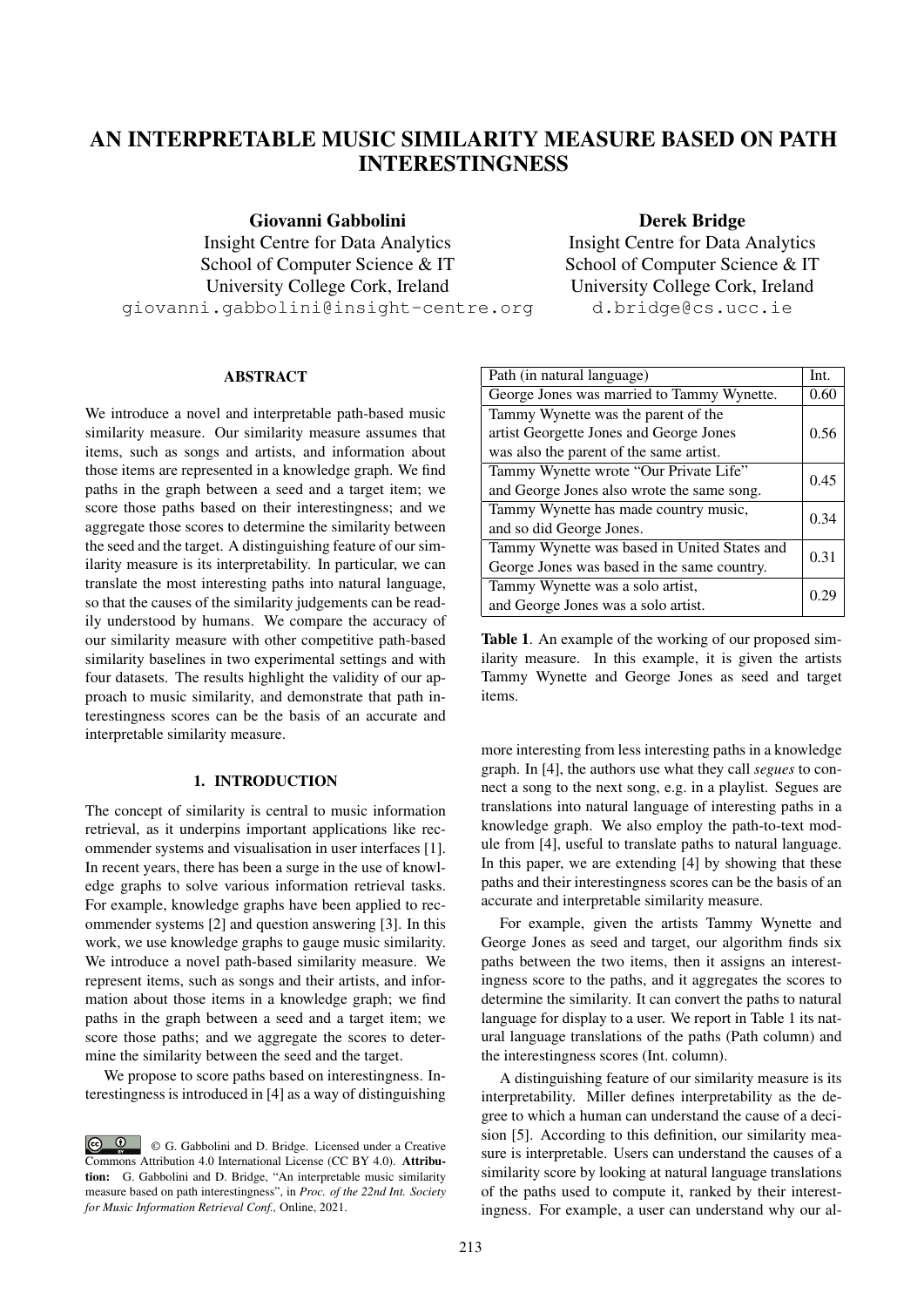gorithm thinks that Tammy Wynette and George Jones are similar, when presented with the ranked list of explanations in Table 1. Notice how the interestingness score intuitively reflects the interestingness of the paths. For example, two artists being married has higher score than two artists both being solo singers.

Music similarity measures are usually not interpretable, e.g. see [6]. This may be related to a system-centric research protocol, which is common in the field, and consists of laboratory experiments conducted without end-user involvement, e.g. the evaluation of algorithms on digital databases [7]. This protocol is pragmatic but it may have contributed to widening the "semantic gap" in music similarity measures, which sets a bound on user satisfaction [1]. The term "semantic gap" refers to the discrepancy between high-level perception of similarity by humans and the lowlevel numerical data used by algorithms [8]. For example, a user might perceive two songs as similar because of their lyrics, while an algorithm might be limited to using abstract statistical descriptors operating on the audio signals. One way of alleviating the semantic gap is the introduction of mid-level features. Mid-level features either combine low-level features or extend them to ones that incorporate additional, higher-level knowledge [1]. Another way of reducing the gap is the adoption of interpretable similarity measures. An interpretable similarity measure can narrow the gap between the low perceptual level of an algorithm, which makes a decision about similarity, and the high perceptual level of a human, by providing an explanation for the human to understand the decision.

The remainder of the paper is organised as follows: in Section 2, we frame our similarity measure in the literature of the subject; in Section 3, we formalise our similarity measure; and, in Section 4, we validate our similarity measure in four experimental conditions. The source code supporting this study is freely available.  $<sup>1</sup>$ </sup>

### 2. RELATED WORK

The concept of similarity is central to Music Information Retrieval. Over the years, researchers have proposed many ways of measuring music similarity, which can be categorised based on the data they use. We might, for example, categorise them into two: content-based approaches that use the audio signal; and context-based approaches that use information about artists and the pieces of music themselves, e.g. their lyrics, listening logs, and so on [9]. We refer the reader to the book by Knees & Schedl [6] for an extensive review of content-based and context-based approaches. The similarity measure that we propose in this paper is context-based.

Some of the context-based approaches make use of knowledge graphs. These approaches represent entities from the music domain and information about those entities as nodes in a graph, and they use graph structure to gauge similarity. (We define knowledge graphs more formally in Section 3.1.)

Many knowledge graph-based approaches to the measurement of similarity are path-based. They use the existence of paths between the seed and the target entities to determine similarity. Path-based algorithms usually score paths based on some criteria, and then aggregate path scores to determine similarity. For example, in [10] Leal et al. describe Shakti. Shakti scores each path by summing hand-crafted node weights and edge weights, and then dividing by the cube of the path length. Shakti only considers paths whose length falls below a fixed threshold. In [11], Strobin & Niewiadomski extend Shakti by setting node and edge weights using a genetic algorithm. This extension evolves different sets of weights indexed by path length, and considers paths of any length. They adjust node weights by considering centrality, i.e. the number of in-going and out-going edges of a node.

Passant proposes another path-based algorithm, called LDSD [12]. LDSD considers only paths of length up to two. It assigns low scores to paths whose type is common in the context of the seed and target entities. Piao & Breslin extend LDSD in [13]. They propose four variants of LDSD, which correct the path scoring mechanism with global information, such as the frequency of path types in the whole knowledge graph. In a comparative study, Piao et al. show that LDSD largely outperforms Shakti in accuracy [14].

The similarity measure that we propose in this paper is also path-based. It is different from the works in the literature as we employ a novel scoring mechanism for paths, based on their interestingness.

As well as path-based approaches to the measurement of similarity, there are also embedding-based approaches. These work by representing the knowledge graph in a dense, low-dimensional feature space, which tries to preserve as much of the graph's structural information as possible. There are several ways to learn knowledge-graph embeddings. We refer the reader to [15] for a survey. Once the embeddings are learned, the similarity between entities can be computed on their vector representations using, for example, cosine similarity.

Path-based and embedding-based approaches to the measurement of similarity differ in their interpretability. In [16], Du et al. provide a characterization of approaches based on their potential for interpretability. They introduce the concept of *intrinsic interpretability*, which is achieved by constructing self-explanatory models. Pathbased approaches typically exhibit intrinsic interpretability, since the paths used to gauge similarity can be considered to be self-explanatory. Embedding-based approaches do not exhibit intrinsic interpretability, since the embeddings used to gauge similarity cannot be considered to be self-explanatory. As a consequence, path-based approaches are interpretable after the translation of the paths to natural language, while embedding-based approaches can become interpretable only after the introduction of a post-hoc model, built to generate explanations [16].

Path-based approaches are not the only category of similarity measures to feature intrinsic intepretability. For ex-

<sup>1</sup> https://github.com/GiovanniGabbolini/ipsim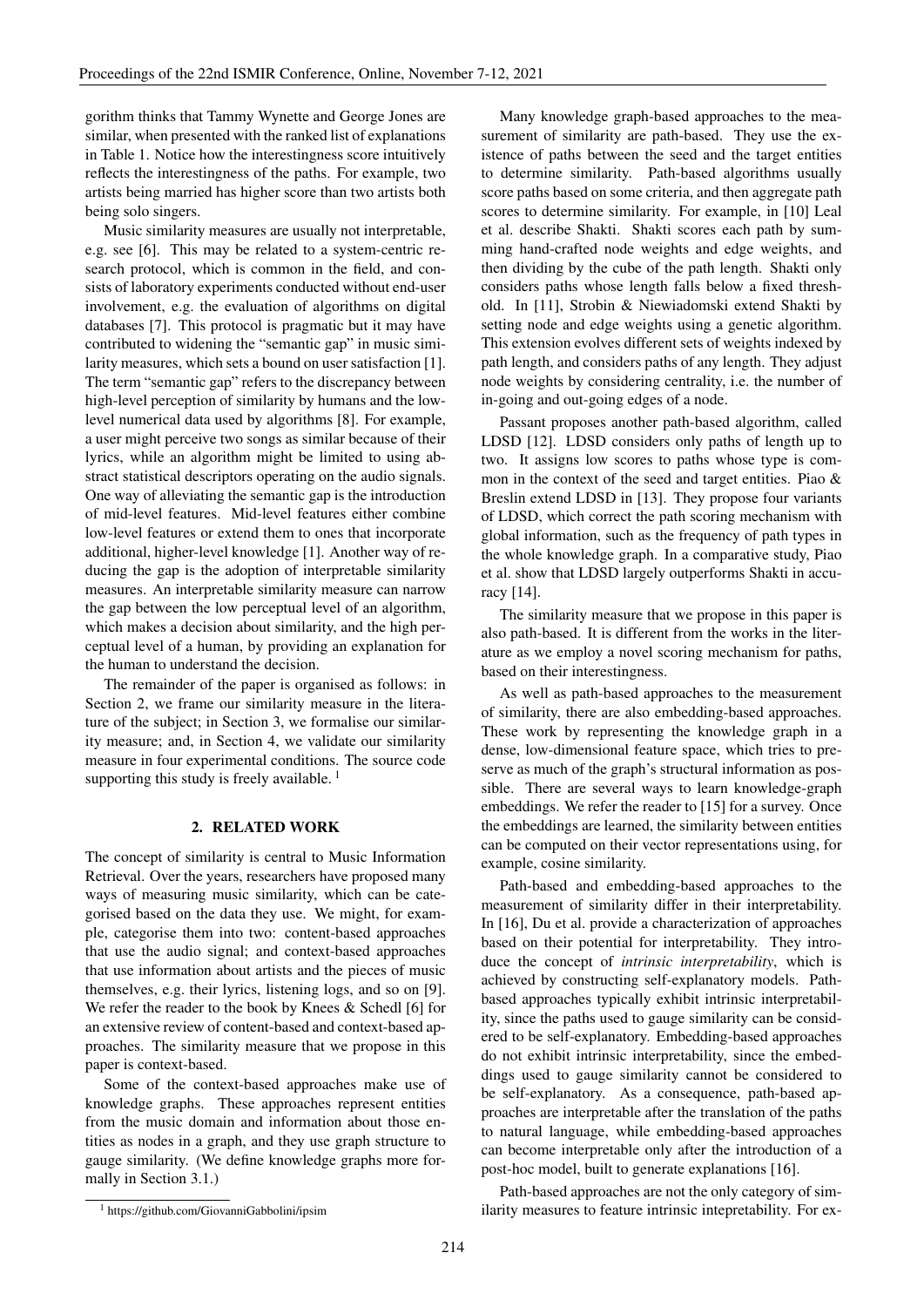

Figure 1. A simple knowledge graph.

ample, if items are described by sets of tags, then Jaccard similarity over tags also exhibits intrinsic intepretability. The similarity can be explained by showing the tags shared between the seed and the target. Even so, we find a scarcity of interpretable similarity measures in the literature; the book [6] contains very few, for example.

We mention that Passant's LDSD is also interpretable, since Passant implements a mechanism to translate paths to natural language [12] .

### 3. METHOD

As we have already indicated, our approach to the measurement of similarity of entities in knowledge graphs is path-based. It builds on work described in [4], where the authors introduce interestingness as a way of distinguishing more interesting from less interesting paths in a knowledge graph.

In the following, we first introduce some preliminary concepts, then we review [4]'s definition of interestingness, and finally we introduce our similarity measure.

#### 3.1 Preliminaries

Both our work and [4] make use of a knowledge graph G as an abstract representation for items and information about those items. In the experiments that we report later in this paper, items are artists; in [4], items are songs. But the approach is domain-independent: items can be any entities of interest.

- A knowledge graph is a set of triples  $G =$  $\{(e, r, e') | e, e' \in E, r \in R\}$ , where E and R denote, respectively, the sets of entities (nodes) and relationships (edges). For example, the knowledge graph of Figure 1 contains three triples,  $\{(e_1, r_1, e_2), (e_1, r_2, e_2), (e_2, r_3, e_3)\}.$  A special subset of entities  $I \subseteq E$ , are the items. Every entity has a *type* and a *value*. For example, if an entity represents an artist, then its type is "artist" and its value is the URI of that artist. Every edge (relationship) has a *type* also. For example, an edge that connects two artists who have collaborated will have "collaborated with" as its type.
- A **path**  $p$  in  $G$  is an ordered list of entities and edges in  $G, p = [e_1, r_1, ..., r_{n-1}, e_n]$  where each triple in p must be in G. For example, with reference to the knowledge graph of Figure 1:  $[e_1, r_1, e_2, r_3, e_3]$  is a path;  $[e_1, r_1, e_2, r_1, e_3]$  is not a path, as the triple  $(e_2, r_1, e_3)$  is not in the knowledge graph. The type of  $p$  is the ordered concatenation of the entity and edge types in p.

The function  $paths(i_1, i_2)$  finds the paths in G from the item  $i_1 \in I$  to the item  $i_2 \in I$ , without visiting any other item in  $I$  and without cycles. In other words, if items are songs, for example, then the function finds paths between pairs of songs, where the paths are not allowed to contain any intermediate songs.

### 3.2 Interestingness

In [4], the interestingness of a path in a knowledge graph is defined as a weighted combination of three heuristics:

**Rarity** Let T be the set of all path types in  $G$ ; and let  $f(t)$ be the number of paths in  $G$  that are of type  $t$ . The *rarity* of a path  $p$  is defined as:

$$
rarity(p) = 1 - \frac{f(type(p))}{\max_{t \in T} f(t)}
$$

**Unpopularity** Let  $\text{edgeset}(e)$  be the set of in-going and out-going edges to and from an entity  $e \in E$  in G. The centrality of an entity  $e$  is:

$$
centrality(e) = \min\left(1, \frac{|edgeset(e)|}{\substack{median|edgeset(e')|}{\substack{e' \in E}}}\right),\
$$
  
given type $(e') = type(e)$ 

The *unpopularity* of a path  $p$  is defined as:

unpopularity
$$
(p) = 1 - \min_{e \in p \cap E} (centrality(e))
$$

**Shortness** If we define  $length(p)$  as the number of edges in path  $p$ , then the *shortness* of a path is given by:

$$
shortness(p) = \frac{1}{length(p)}
$$

The *interestingness* of a path  $p$  in  $G$  is given by:

$$
interestingness(p) = w_1rarity(p) + w_2unpopularity(p) + w_3shortness(p)
$$

Its values range from zero to one.  $w_1, w_2, w_3$  are parameters to be tuned, subject to  $w_1 + w_2 + w_3 = 1$ .

In [4], the authors run a user trial where participants are asked to evaluate segues. They find that interestingness positively correlates with human perceptions of quality: interestingness is high for segues perceived as highquality, and vice versa. This lends credence to the idea of using their definition of interestingness in the similarity measure that we are proposing in this paper.

### 3.3 Similarity

We define the similarity between two items  $i_1 \in I$  and  $i_2 \in I$  as an aggregate of the interestingness of the paths between them:

$$
sim(i_1, i_2) = \sum_{p \in paths(i_1, i_2)} interestingness(p) \mathcal{I}(p, n)
$$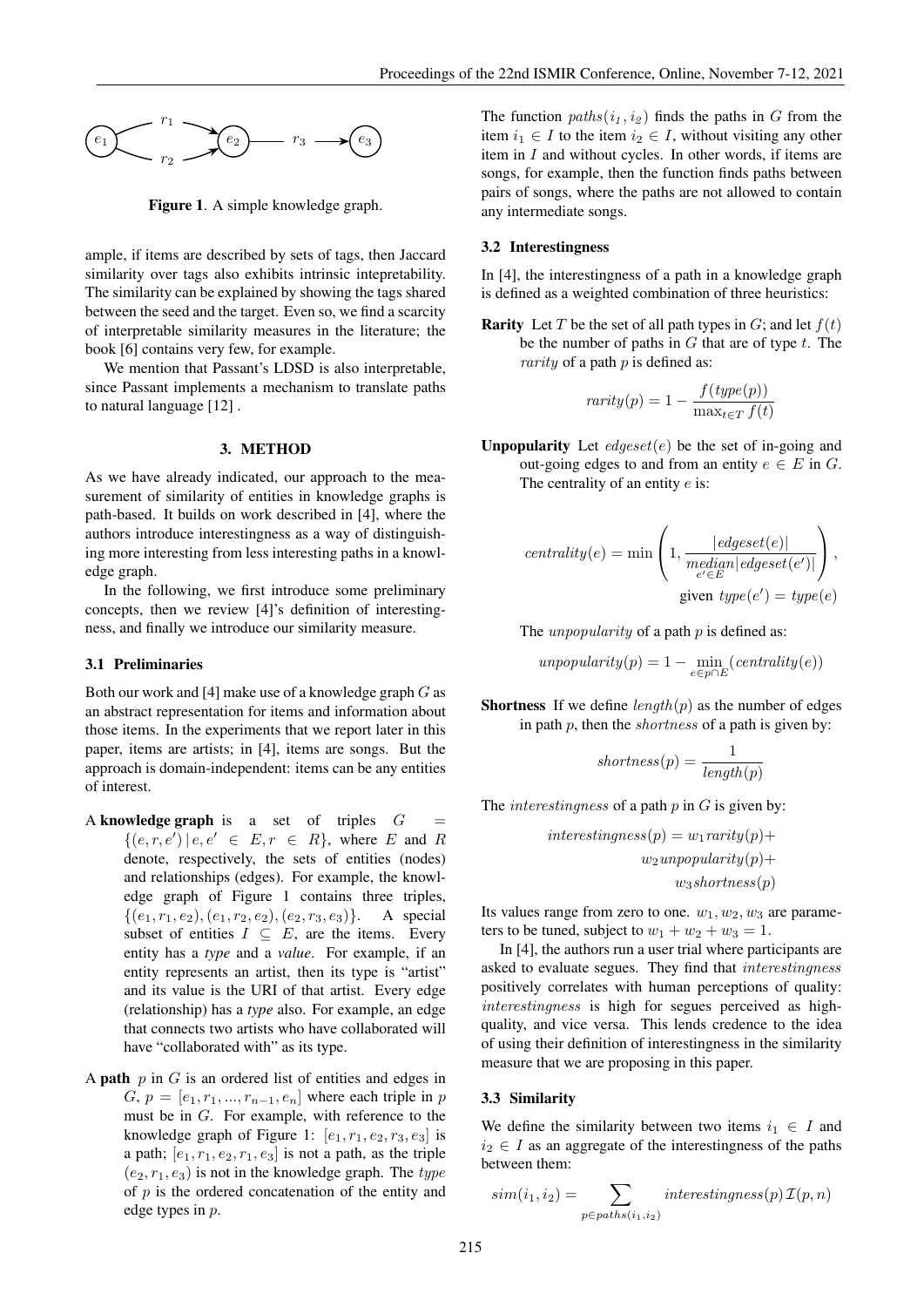where  $\mathcal I$  is an indicator function:  $\mathcal I(p,n) = 1$  if  $length(p) \leq n$ , and 0 otherwise. *n* is a parameter whose value determines whether the aggregation restricts attention to shorter paths or whether it considers all paths  $(n =$ ∞). It is not clear *a priori* whether it is beneficial to put a limit on path length and, if so, what limit to use. For example, [12] use only paths of length up to three, while [11] uses all paths. In our case, we leave the choice open by introducing the parameter  $n$  to be tuned. The interestingness weights  $w_1, w_2, w_3$  are also parameters to be tuned.

In the following, we refer to our similarity measure as IPSIM (Interesting Path Similarity). IPSIM is domainindependent. In the rest of this paper, we focus on the music domain, and in particular the case where items are music artists. The reason we focus on artist similarity is that it is a common choice in the literature and there is an amount of data to use in offline experiments.

### 4. EXPERIMENTS

We provide an evaluation for IPSIM in the case of music artists. In this evaluation, we are particularly interested in evaluating the accuracy that IPSIM is able to achieve.

### 4.1 Knowledge graph

We represent an artist with their MusicBrainz URI.<sup>2</sup> This representation can be easily changed with only minor modifications to the rest of our implementation, e.g. if artists were instead represented by their Spotify URIs.

Our implementation uses a knowledge graph with 30 distinct node types and 205 distinct edge types. It is built with data that we harvest from two resources:

- MusicBrainz We use MusicBrainz as the main source of factual data. We exploit the MusicBrainz APIs. <sup>3</sup> They allow us to navigate the MusicBrainz database, and offer entity-linking functionalities. We mine different sorts of factual data, ranging from the birth places of the artists to the genres that they play.
- Wikidata We use Wikidata as an additional source of factual data.<sup>4</sup> There exists a mapping from MusicBrainz URIs to Wikidata URIs, making it easy to use both resources. From Wikidata, we mine biographical data about artists that is not available in MusicBrainz, e.g. the awards that an artist has won.

We provide a complete description of entities and relationships that build up the knowledge graph that we use in this paper in the additional materials. <sup>5</sup>

### 4.2 Experiment design

As highlighted by Knees & Schedl [1], there is no agreement upon the best method to evaluate the quality of mea-

<sup>3</sup> https://python-musicbrainzngs.readthedocs.io/ en/v0.7.1/

```
4 https://wikidata.org/
```

```
5 https://doi.org/10.5281/zenodo.5121460
```
sures of music similarity. Every method has its own advantages and disadvantages. In this paper, we assess music similarity measures using two common experimental settings. The first uses a similar-artists ground-truth, and the second uses user-artist interaction histories.

#### *4.2.1 Using a ground-truth*

This evaluation procedure replicates the one in [17]. The procedure uses datasets that are composed of tuples of the form *(seed artist, similar-artists ground-truth)*. In other words, for each seed artist, it gives a list of artists that have been independently judged to be similar to the seed, these artists being regarded as the ground-truth. We employ two datasets:

- *MIREX*: This dataset comprises 188 seed artists. The ground truth is based on similarity judgements expressed by experts during the MIREX Audio Music Similarity and Retrieval Task.
- *LastFM-g*: This dataset comprises 2336 seed artists. The ground truth is based on similarity judgements gathered from the Last.fm APIs. <sup>6</sup>

See [17] for additional details on these datasets.

To evaluate a similarity measure on a given dataset, we do the following. For every seed artist, we use the similarity measure to score the other artists and then to rank them by decreasing similarity with the seed. Then, we compare this ranking *@N* with the ground-truth from the dataset, according to the standard accuracy metrics *nDCG* and *Precision*, or *Pr* for short.

### *4.2.2 Using interaction histories*

This protocol uses a dataset that records how users have interacted with artists. We denote with  $U$ ,  $I$  the sets of users and artists resp. and with  $|U|$ ,  $|I|$  their cardinalities. Lower case letters u, i refer to  $u \in U$ ,  $i \in I$ . In this case, the dataset is organised as a matrix  $R \in \mathbb{R}^{|U| \times |I|}$ . Each cell  $r_{ui} > 0$  of R accounts for a user-artist interaction. If a user  $u$  is not known to have interacted with an artist  $i$ , then  $r_{ui}$  is zero.

We employ two datasets of this kind:

*LastFM-h*: In this Last.fm dataset (which is different from the one described earlier),  $r_{ui}$  is the listening count by user u of artist i [18].<sup>7</sup> We filter out users who have listened to fewer than five artists, and artists listened to by fewer than five users. We end up with 1877 users and 2828 artists. We convert listening counts to ratings on a 1–5 scale following the procedure given in [19]. For every user, we hold-out at random 40% of her interactions, and we keep the other interactions as training data. We further split the held-out interactions into two equal-sized parts, to form validation and test data. Finally, we remove the interactions where  $r_{ui}$  < 4 from the validation and test data so that they only contain artists that the users like.

<sup>2</sup> https://musicbrainz.org/

 $6$  last.fm

<sup>7</sup> https://grouplens.org/datasets/hetrec-2011/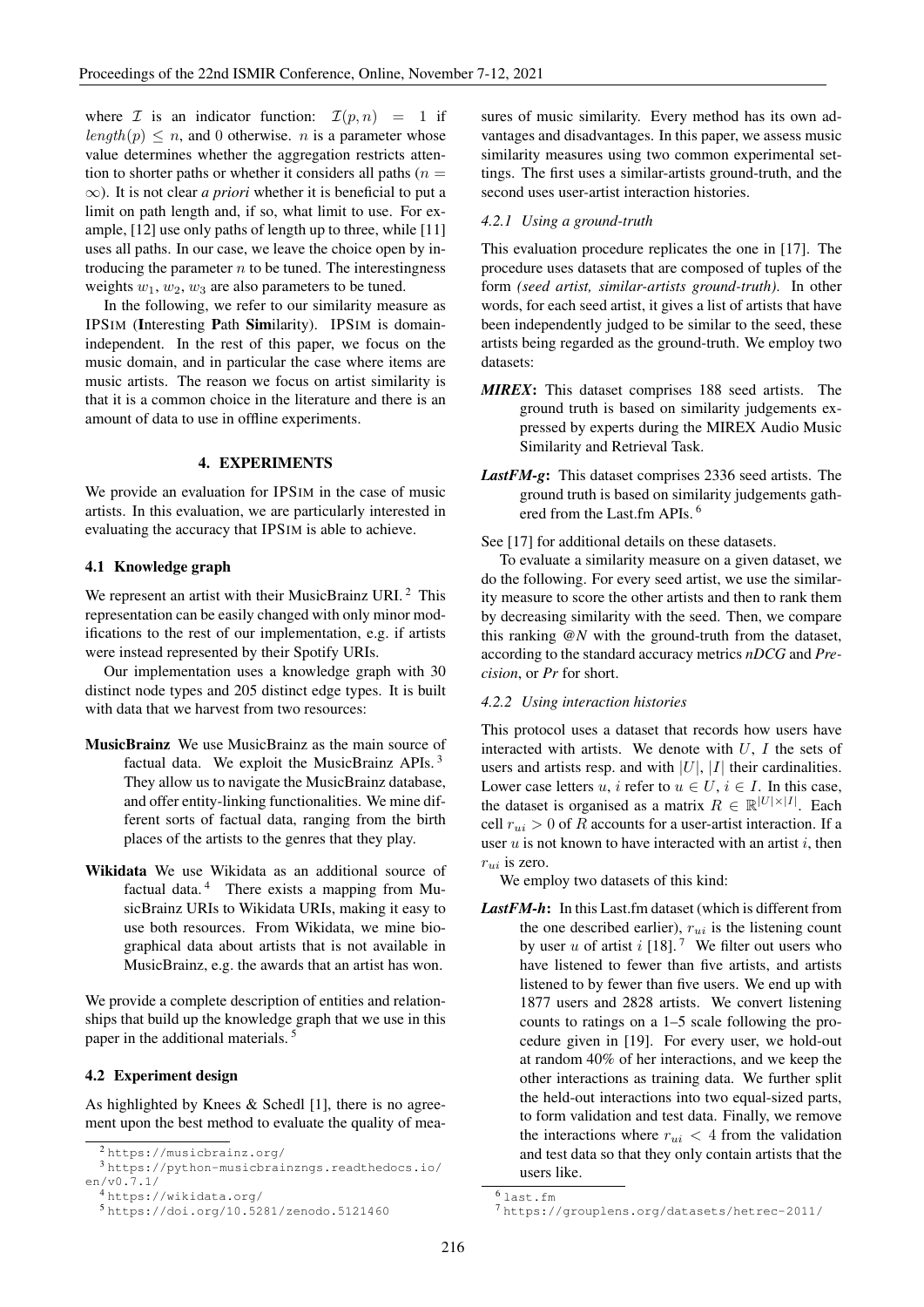*Facebook*: This dataset, from the Second Linked Open Data-enabled Recommender Systems Challenge, contains items liked by users in three domains: movies, books and music.  $8$  We focus on music artists, by keeping only items of types: *music\_artist* and *music\_band*. We filter out artists liked by fewer than five users, and those whose MusicBrainz URI cannot be resolved. We end up with 52069 users and 4435 artists. In this case,  $r_{ui} = 1$  if the user u likes the artist  $i$ . For every user, we hold-out 40% of her interactions at random, and we keep the others as training data. We further split the held-out interactions into two equal-sized parts, to form validation and test data.

For these two datasets, the evaluation procedure uses the similarity measure as a core component within a recommender system. The design of the recommender system is inspired by [13], chosen because of its heavy reliance on similarity, which is what we are trying to evaluate. We define the user profile of a user  $u$  as the artists she has rated (in the training set):

$$
P(u) = \{j|r_{uj} \neq 0\}.
$$

Let  $NN(k, i, P(u))$  be the set of *k* most similar items in  $P(u)$  to an artist i. The predicted relevance score for a user u and an artist i, indicated as  $\overline{r_{ui}}$ , is computed as:

$$
\overline{r_{ui}} = \begin{cases} 0 & \text{if } i \in P(u) \\ \sum_{j \in NN(k, i, P(u))} r_{uj} \, sim(i, j) & \text{if } i \notin P(u) \end{cases}
$$

For every user, we compute the relevance score  $\overline{r_{ui}}$  for every artist  $i \in I$ , and rank the artists by decreasing score. Then, we compare this ranking *@N* and the held-out test data (or validation data, as appropriate), according to the standard accuracy metrics *nDCG* and *Precision*, or *Pr* for short. We take higher recommendation accuracy to be an indication of a higher quality similarity measure.

### 4.3 Baseline similarity measures

We include in our experiments three baselines. The first is a random algorithm (RND), useful to set a lower bound on the performance. It rates the similarity between two items to be a random number between zero and one. The other two (COUNT and LDSD) are path-based algorithms. By comparing our path-based approach to other path-based similarities, we reduce the number of confounders, so we can investigate whether our idea of using interestingness as a scoring mechanism for paths is a good one. In fact, the path-based similarity measures that we use in this experiment all use the same knowledge graph and the same paths, and differ only in the way the paths are scored and how the scores are aggregated. COUNT is a simple path-based algorithm that works by counting the number of paths between items. It is equivalent to substituting 1 for the argument to the sum in the definition of sim given earlier. LDSD is an accurate path-based algorithm that proposes a carefullydesigned weighting heuristic for paths [12].

|              | $w_1$ | $w_2$ | $w_3$         | $\boldsymbol{n}$ | k.       |
|--------------|-------|-------|---------------|------------------|----------|
| <b>MIREX</b> | 0.3   | 0.1   | $0.6^{\circ}$ | $\mathcal{D}$    | NА       |
| $LastFM-g$   | 0.0   | 0.1   | 0.9           | 2                | NА       |
| LastFM-h     | 0.0   | 0.0   | 1.0           | 2                | 40       |
| Facebook     | 0.9   | 0.0   | 0.1           | $\infty$         | $\infty$ |

Table 2. Optimal parameters found for IPSIM.

### 4.4 Parameter tuning

IPSIM has some parameters, as indicated in Section 3.3. Additionally, the experiment using listening histories introduces another parameter, i.e. the number of neighbours  $k$  used by the recommender system, as described in Section 4.2.2. We set the parameters with a grid-search, optimizing *nDCG@10* on the validation data. For the experiment using a ground-truth, we tune the parameters of IP-SIM. For the experiment using listening histories, we tune the parameters of IPSIM and we tune  $k$  for each of RND, COUNT, LDSD and IPSIM. We report the optimal parameters found for IPSIM in Table 2. The optimal values of the parameter  $k$  for RND, COUNT and LDSD are, respectively, 5, 10 & 40 in *LastFM-h* and 1, 1 & 7 in *Facebook*.

The optimal parameter configurations change from dataset to dataset. This might be due to the different nature of the datasets. *MIREX* features human judgements of artist similarity; the algorithmic judgments to be found in *LastFM-g* might not completely agree with these. Schedl et al. [7] suggest that human perception of similarity is influenced by user factors, such as user context (e.g. mood) and user properties (e.g. musical training). User factors might have directly influenced the people who annotated *MIREX*, but not the algorithm used to construct *LastFMg*. The remaining two datasets, *LastFM-h* and *Facebook*, gather another kind of data, i.e. interaction histories, but they are gathered in different ways. In *LastFM-h*, unless the user intervenes, the next recommended song is played automatically, whereas, in *Facebook*, users are interacting with artist fan pages in what is usually a more deliberate, conscious and considered way.

In three of the four datasets, at least one of the three interestingness heuristics of IPSIM receives a weight of zero. We may find an explanation for this in the median number of paths between artists: 19 in *MIREX*, 13 in *LastFM-g*, and seven in both *LastFM-h* and *Facebook*. *MIREX* is the only dataset where all three weights are non-zero, and is also the dataset with the highest median number of paths between artists. In general, the use of a more complex model (with non-zero weights for each component) might be beneficial only when the dataset refers to artists in the knowledge graphs for whom there exists a rich variety of paths, e.g. when considering popular artists.

### 4.5 Results

We conduct the experiments described in Section 4.2. We compare IPSIM against the baselines described in Section 4.3 (RND, COUNT, LDSD). We set the parameters of the similarity measures and the recommender as described in

<sup>8</sup> https://lists.w3.org/Archives/Public/ public-vocabs/2015Feb/0046.html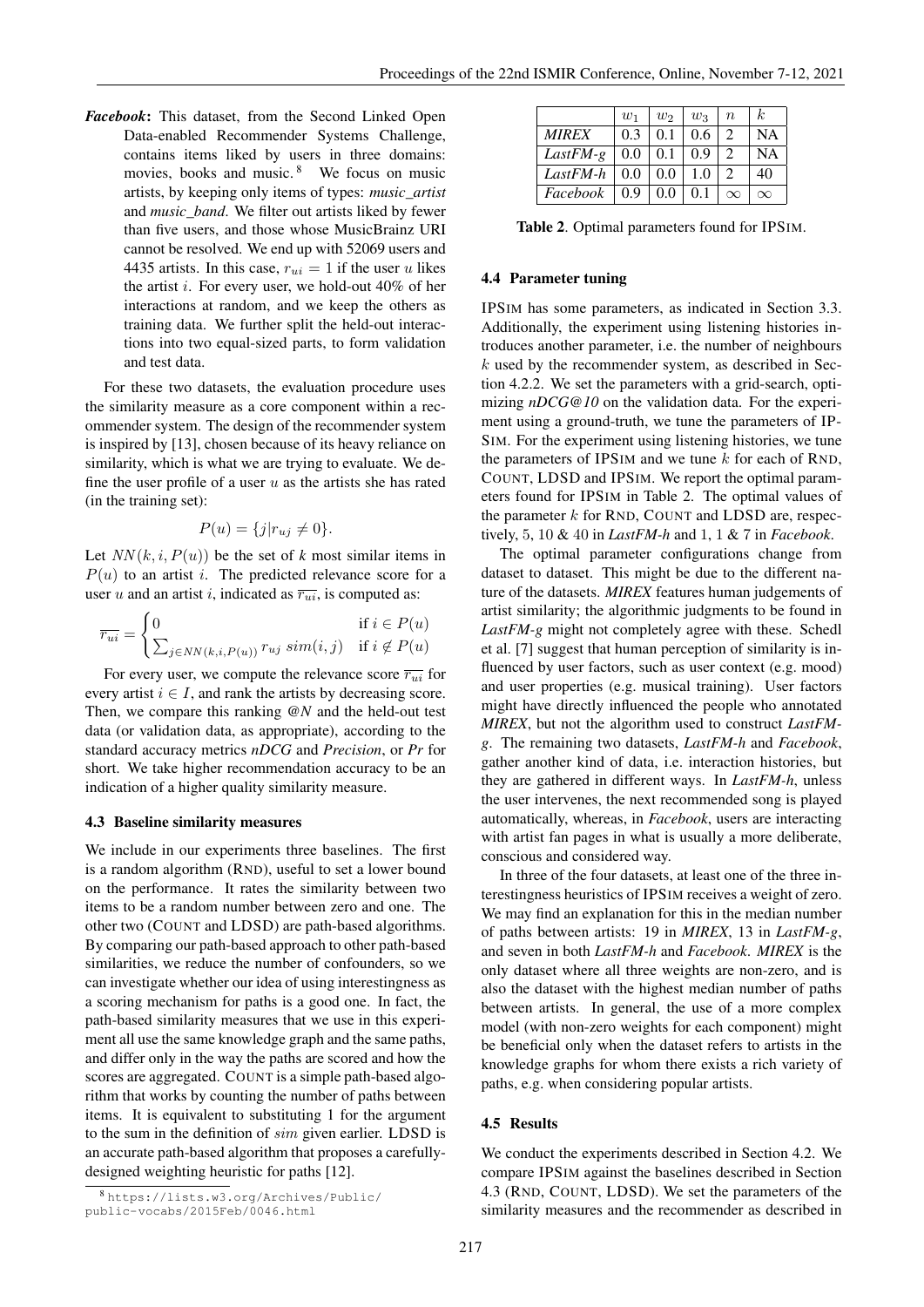

Figure 2. Accuracy of similarity measures on the *MIREX*, *LastFM-g*, *LastFM-h* and *Facebook* datasets, as measured by *Precision* at cutoffs from one to 100.

|              | nDCG@5     | nDCG@10  | Pr@5       | Pr@10    |
|--------------|------------|----------|------------|----------|
| <b>RND</b>   | 0.023      | 0.022    | 0.026      | 0.023    |
| <b>COUNT</b> | 0.065      | 0.057    | 0.062      | 0.052    |
| <b>LDSD</b>  | 0.102      | 0.094    | 0.096      | 0.088    |
| <b>IPSIM</b> | $0.136***$ | $0.114*$ | $0.130***$ | $0.101*$ |

Table 3. Accuracy of similarity measures on the *MIREX* dataset, as measured by *nDCG* and *Precision* at cutoffs five and ten. \*:  $p<0.05$ ; \*\*:  $p<0.01$ ; \*\*\*:  $p<0.001$ .

|              | nDCG@5    | nDCG@10    | Pr@5      | Pr@10      |
|--------------|-----------|------------|-----------|------------|
| <b>RND</b>   | 0.002     | 0.002      | 0.002     | 0.002      |
| <b>COUNT</b> | 0.037     | 0.030      | 0.033     | 0.025      |
| <b>LDSD</b>  | 0.103     | 0.086      | 0.095     | 0.075      |
| <b>IPSIM</b> | $0.111**$ | $0.094***$ | $0.103**$ | $0.083***$ |

Table 4. Accuracy of similarity measures on the *LastFMg* dataset, as measured by *nDCG* and *Precision* at cutoffs five and ten. \*:  $p<0.05$ ; \*\*:  $p<0.01$ ; \*\*\*:  $p<0.001$ .

|                       | nDCG@5     | nDCG@10   | Pr@5       | Pr@10 |
|-----------------------|------------|-----------|------------|-------|
| <b>R<sub>ND</sub></b> | 0.001      | 0.000     | 0.001      | 0.000 |
| <b>COUNT</b>          | 0.015      | 0.012     | 0.014      | 0.010 |
| <b>LDSD</b>           | $0.025***$ | $0.020**$ | $0.022***$ | 0.016 |
| <b>IPSIM</b>          | 0.016      | 0.017     | 0.017      | 0.017 |

Table 5. Accuracy of similarity measures on the *LastFMh* dataset, as measured by *nDCG* and *Precision* at cutoffs five and ten. \*:  $p<0.05$ ; \*\*:  $p<0.01$ ; \*\*\*:  $p<0.001$ .

|                       | nDCG@5     | nDCG@10    | Pr@5       | Pr@10      |
|-----------------------|------------|------------|------------|------------|
| <b>R<sub>ND</sub></b> | 0.001      | 0.001      | 0.001      | 0.001      |
| <b>COUNT</b>          | 0.017      | 0.014      | 0.016      | 0.012      |
| <b>LDSD</b>           | 0.021      | 0.018      | 0.019      | 0.017      |
| <b>IPSIM</b>          | $0.024***$ | $0.021***$ | $0.023***$ | $0.020***$ |

Table 6. Accuracy of similarity measures on the *Facebook* dataset, as measured by *nDCG* and *Precision* at cutoffs five and ten. \*:  $p<0.05$ ; \*\*:  $p<0.01$ ; \*\*\*:  $p<0.001$ .

Section 4.4 using the validation data. We report the results on the test data. We verify the significance of differences between IPSIM and LDSD with Wilcoxon signedrank test.

Tables  $3 \& 4$  report on the experiment that uses a ground-truth. IPSIM outperforms all the baselines in both the *MIREX* and *LastFM-g* datasets. We notice that IP-SIM scores accuracy at least double that of COUNT in both datasets. The increase in performance with respect to LDSD is statistically significant in both datasets.

Tables 5 & 6 report on the experiment that uses listening histories. IPSIM is always more accurate than COUNT. IPSIM always outperforms LDSD in *Facebook* but outperforms LDSD in only one case in *LastFM-g*, and the difference in this case is not statistically significant.

We investigate more deeply how accuracy varies with the cutoff in Figure 2. For the four datasets, the figure shows the *Precision* of the similarity measures as a function of the cutoff. The figure confirms that IPSIM has higher precision than LDSD on *LastFM-h* for cutoffs greater than ten, but the precision of IPSIM drops for cutoffs < 10. We also notice that, on *MIREX*, *LastFM-g* and *Facebook*, IPSIM outperforms LDSD for every cutoff ranging from one to 100.

The results provide evidence that interestingness can be the basis of an accurate similarity measure.

### 5. CONCLUSIONS AND FUTURE WORK

The results of the experiments highlight the validity of our approach to music similarity (at least in the case of music artists), and demonstrate that the interestingness scores of [4] can be the basis of an accurate and interpretable similarity measure. Future work might include a comparison of the performance of our similarity measure against an even wider range of music similarity measures. We are also interested in using the proposed similarity measure in a related-item recommender system, that can meaningfully guide users in their exploration of the items by means of the interpretability of the similarity measure.